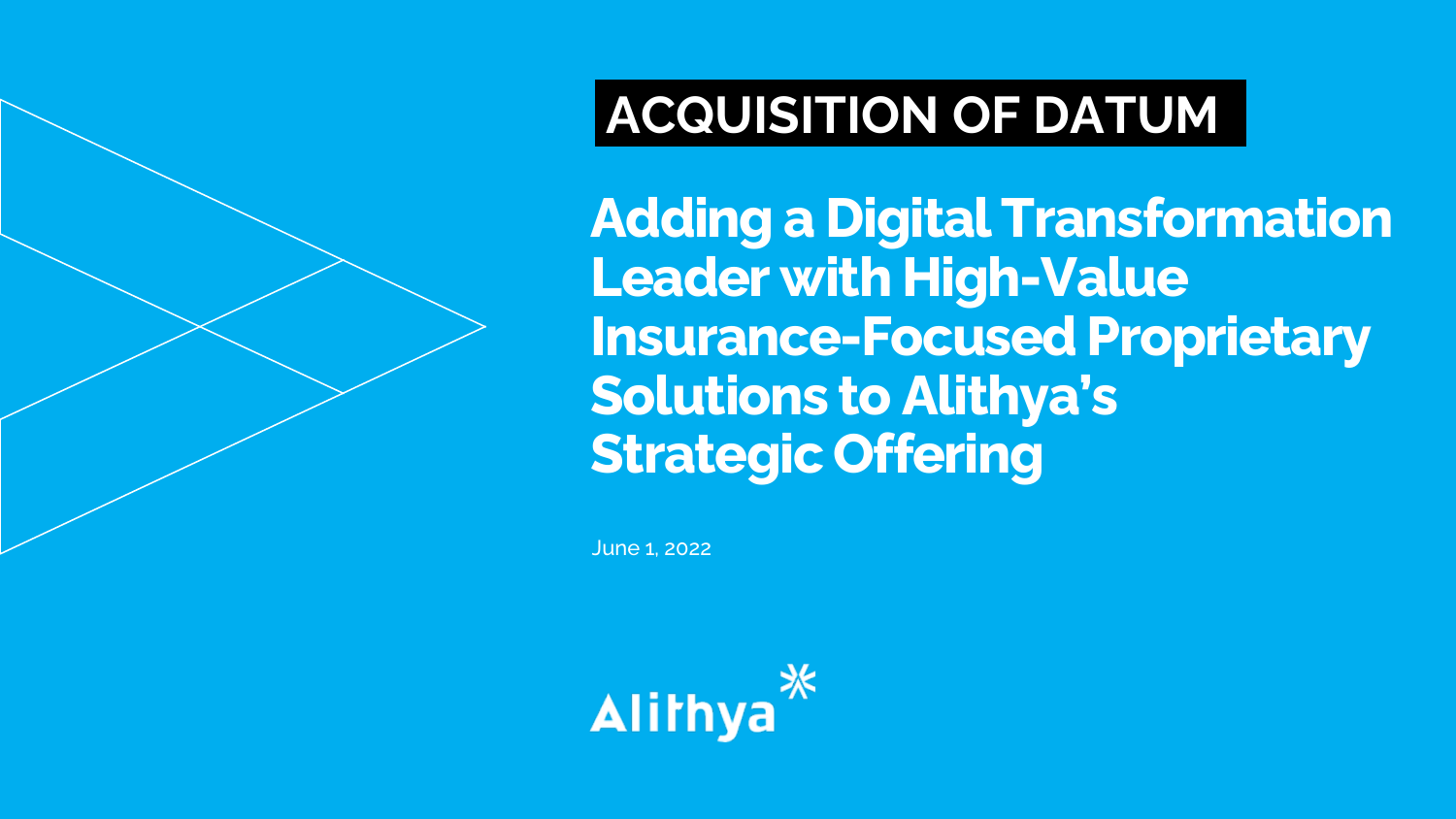# **IMPORTANT DATES**

- > **June 1, 2022**: Alithya announced that it has entered into a binding agreement to acquire US-based Datum Consulting Group
- > The closing of the transaction is expected to take place on **July 1, 2022**, and is subject to customary conditions for a transaction of this nature, including approval from the Toronto Stock Exchange.

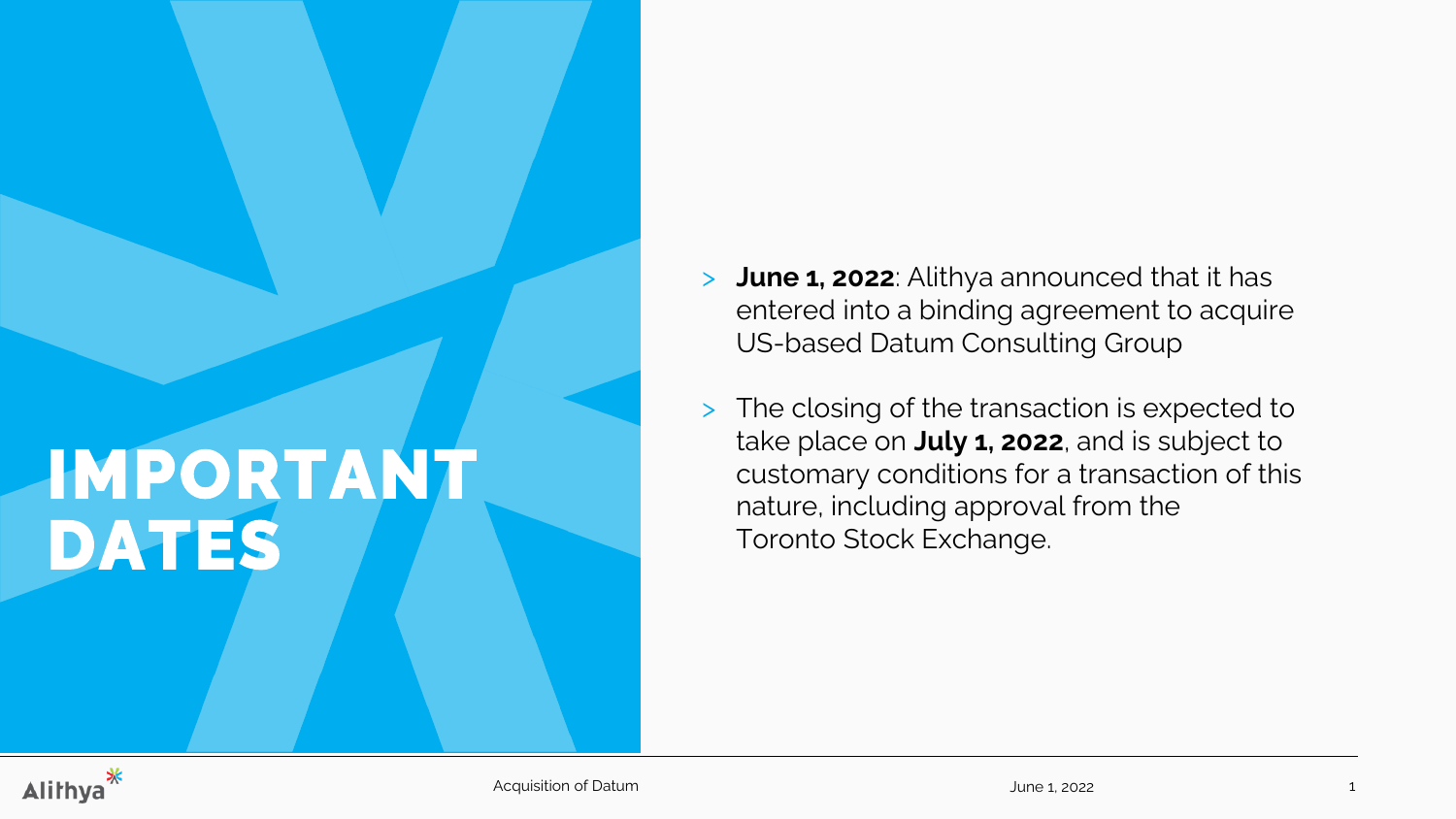



#### **P A U L R A Y M O N D PRESIDENT AND CHIEF EXECUTIVE OFFICER**



#### **C L A U D E T H I B A U L T**

**CHIEF FINANCIAL OFFICER**

## **PRESENTERS**



Acquisition of Datum 2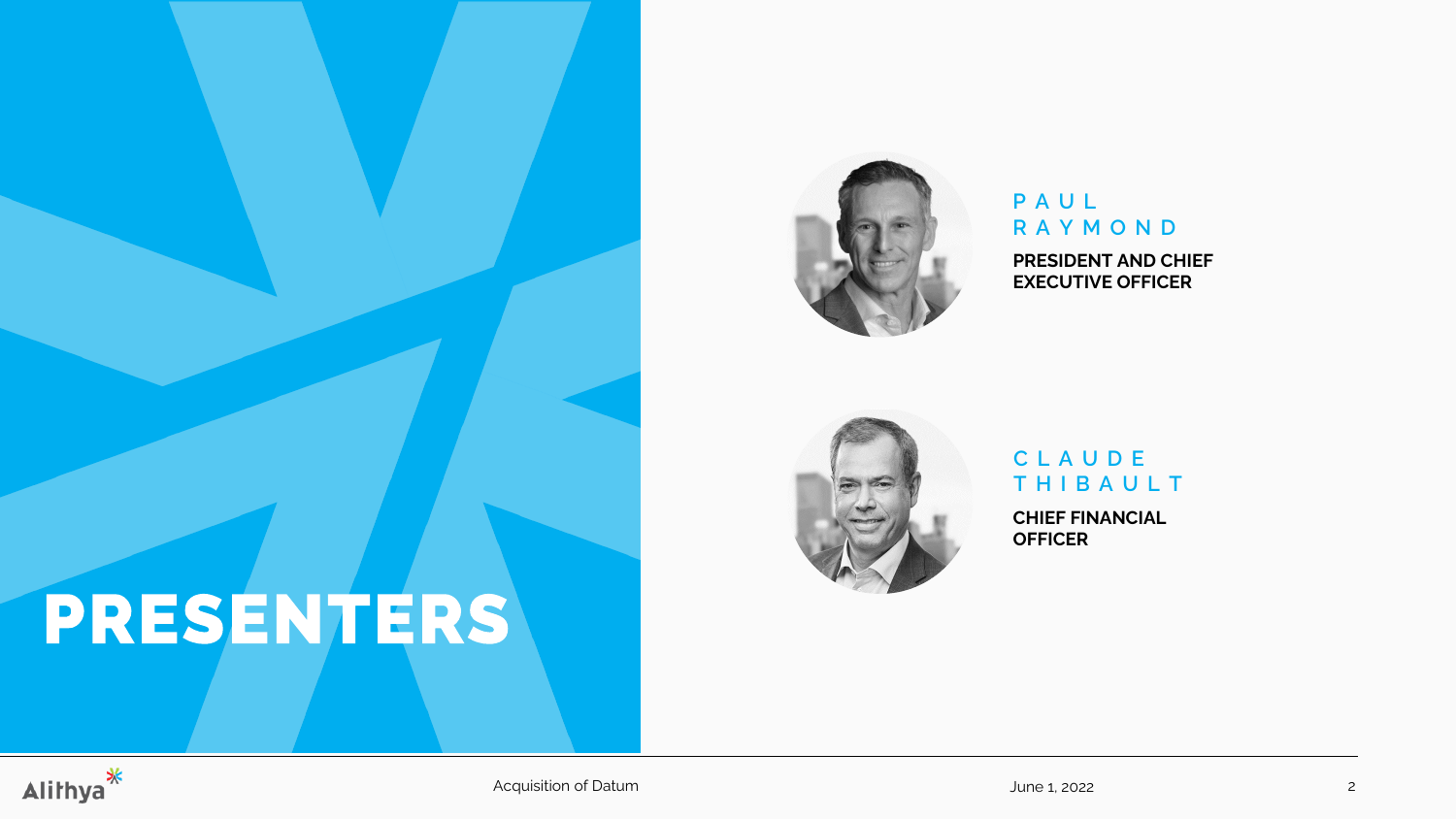## **FORWARD LOOKING STATEMENTS AND NON-IFRS MEASURES**

Certain statements contained herein may constitute "forward-looking information" within the meaning of applicable Canadian securities laws and "forward looking statements" within the meaning of the U.S. Private Securities Litigation Reform Act of 1995 and other applicable U.S. safe harbours (collectively "forward looking statements"). These statements may include, without limitation, estimates, plans, expectations, opinions, forecasts, projections or other statements regarding the future growth, results of operations, performance and business prospects of Alithya that do not exclusively relate to historical facts or which refer to the characterizations of future events or circumstances, including information or statements regarding our ability to generate sufficient earnings to support our operations, our ability to develop new business, broaden the scope of our service offerings and enter into new contracts, our strategy, future operations, and prospects, our expectations regarding our financial performance, and statements with respect to the anticipated benefits of the transaction.

Although management believes the expectations reflected in Alithya's forward-looking statements were reasonable as at the date they were made, forward looking statements are based on the opinions, assumptions and estimates of management and, as such, are subject to a variety of risks and uncertainties and other factors, many of which are bevond Alithya's control, and which could cause actual events or results to differ materially from those expressed or implied in such statements. Such risks and uncertainties include, but are not limited to, the possible failure to realize anticipated benefits of the transaction, including potential synergies, the integration of Datum Consulting Group's business, the loss of certain key personnel and clients of Datum Consulting Group's,, potential undisclosed costs or liabilities associated with the transaction and other risks and uncertainties and other risks discussed in Alithya's Management's Discussion and Analysis ("MD&A") for the quarter ended December 31, 2021 and MD&A for the year ended March 31, 2021 as well as in other materials made public, including documents filed with Canadian and U.S. securities regulatory authorities from time to time and which are available on SEDAR at [www.sedar.com](http://www.sedar.com) and EDGAR at [www.sec.gov](http://www.sec.gov). Forward-looking statements contained herein are expressly qualified in their entirety by these cautionary statements and are made only as of the date of Alithya's MD&A for the quarter ended December 31, 2021. Alithya expressly disclaims any obligation to update or revise any forward-looking statements, or the factors or assumptions underlying them, whether as a result of new information, future events or otherwise, except as required by applicable law. Additional risks and uncertainties not currently known to Alithya or that Alithya currently deems to be immaterial could also have a material adverse effect on its financial position, financial performance, cash flows, business or reputation Investors are cautioned not to place undue reliance on forward-looking statements since actual results may vary materially from them.

Certain measures disclosed herein have also not been prepared in accordance with IFRS. These measures do not have any standardized meaning prescribed by IFRS and are therefore unlikely to be comparable to similar measures presented by other issuers. These measures should be considered as supplemental in nature and not as a substitute for the related financial information prepared in accordance with IFRS. Please refer to Alithya's MD&A for the quarter ended December 31, 2021 and MD&A for the year ended March 31, 2021 for further details.

All amounts are in Canadian dollars unless otherwise indicated.

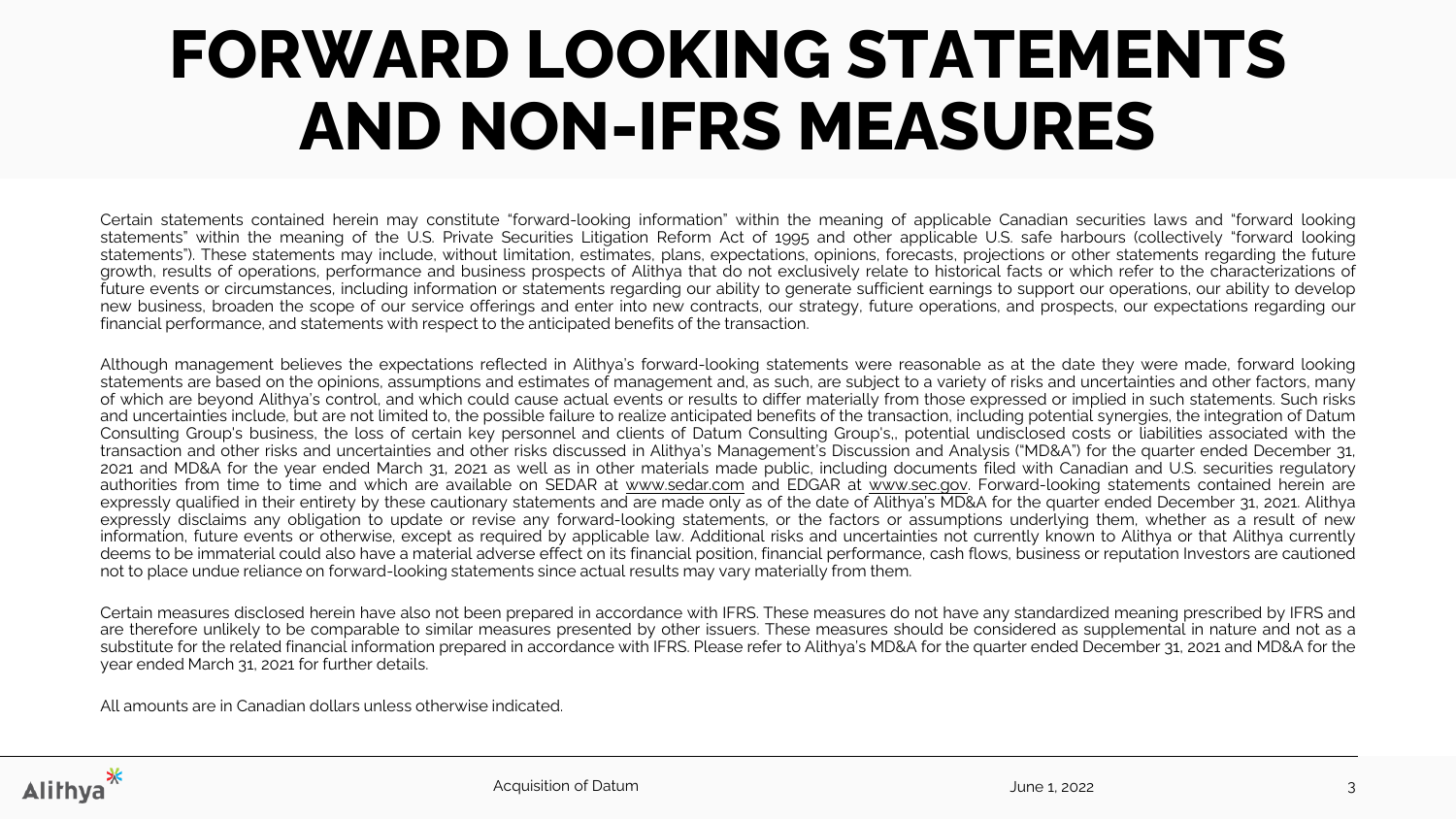### **DATUM IS A LEADER IN DIGITAL TRANSFORMATION SERVICES FOR DATA-RICH INSURERS AND OTHER REGULATED ENTITIES SUCH AS STATE GOVERNMENTS**

Specializes in "unstructured" data with an emphasis on leading-edge software and services focused on information capture, content management and application, as well as rules modernization

#### **6 of top 10 U.S. health insurers**

currently served

### **90%+ of revenues**

derived from insurers

#### **40%+ of recurring revenues**

from proprietary cloud-based SaaS and software solutions

### **Over 150**

employees globally



**PEGA** 

- > Gold Level ECM and BPM Specialty Partner of IBM with a worldwide collection of case management professionals
- Datum's experience includes PEGA 6 and PEGA 7 platform products, and PEGA frameworks such as IIF, CPM, CPMHC, CPMI and Smart Disputes



**DATUM AT A** 

**GLANCE**

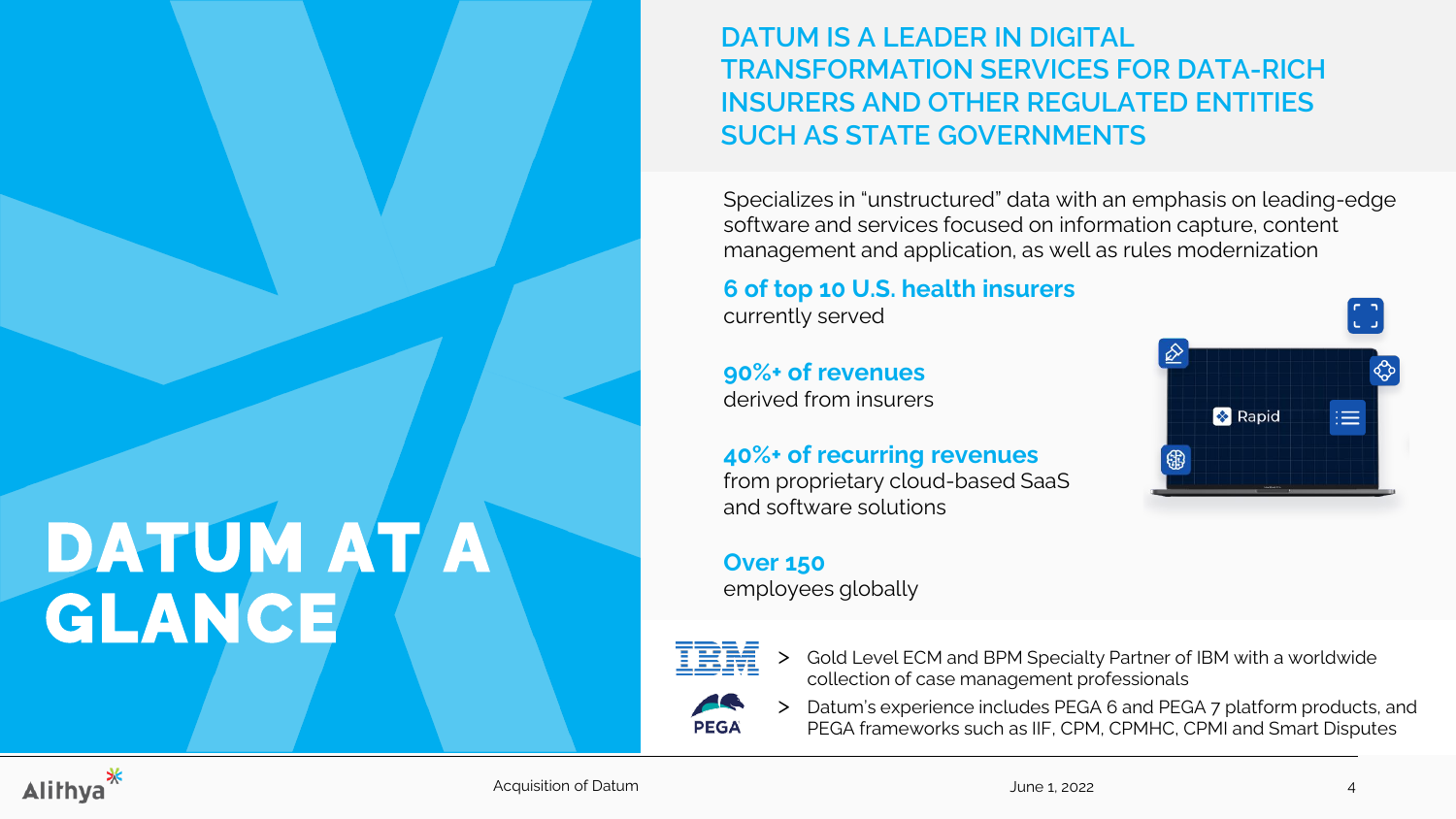# **TRANSACTION RATIONALE**

| <b>LEADER IN DIGITAL</b><br><b>TRANSFORMATION</b><br><b>SERVICES FOR</b><br><b>INSURERS &amp; OTHER</b><br><b>REGULATED ENTITIES</b> | Deep insurance industry expertise with strong understanding of business processes<br>ゝ<br>Platform competencies and proprietary software solutions in support of insurers' digital transformations<br>$\geq$<br>Services the world's foremost insurers, including 6 of the top 10 U.S. health insurers<br>$\geq$                                                                                                                            |
|--------------------------------------------------------------------------------------------------------------------------------------|---------------------------------------------------------------------------------------------------------------------------------------------------------------------------------------------------------------------------------------------------------------------------------------------------------------------------------------------------------------------------------------------------------------------------------------------|
| <b>STRONG PORTFOLIO</b><br><b>OF PROPRIETARY</b><br><b>SOLUTIONS</b>                                                                 | Solutions help insurers move from a legacy environment to modern, digitally transformed environments<br>ゝ<br>> Specializes in "unstructured" data with an emphasis on leading-edge software and services<br>Opportunity to grow Alithya's IP portfolio and leverage nearshore experts for modernization projects<br>$\geq$<br>IBM Gold Level ECM and BPM Specialty Partner with PEGA 6 and PEGA 7 platform products, among others<br>$\geq$ |
| <b>RECURRING</b><br><b>REVENUE BASE AND</b><br><b>HIGH MARGIN</b>                                                                    | Revenues of C\$22.7 M in 2021, with >40% recurring<br>$\geq$<br>> Recurring revenues expected to increase over time given focus on higher margin proprietary cloud-based SaaS and software products<br>Close to 32% EBITDA margin, thereby enhancing Alithya's consolidated margin profile<br>$\geq$                                                                                                                                        |
| <b>PROMISING</b><br><b>GROWTH</b><br><b>PROSPECTS</b>                                                                                | Further broadens Alithya's presence and offering in the insurance industry following the acquisition of R3D<br>><br>Augments presence in the U.S. and offshore delivery centers, mainly Europe and India<br>><br>Datum customer base to provide strong entry point to cross-sell Alithya's services, and vice-versa<br>ゝ                                                                                                                    |

Note: US\$ figures converted to C\$ using a USD:CAD exchange rate of 1.26.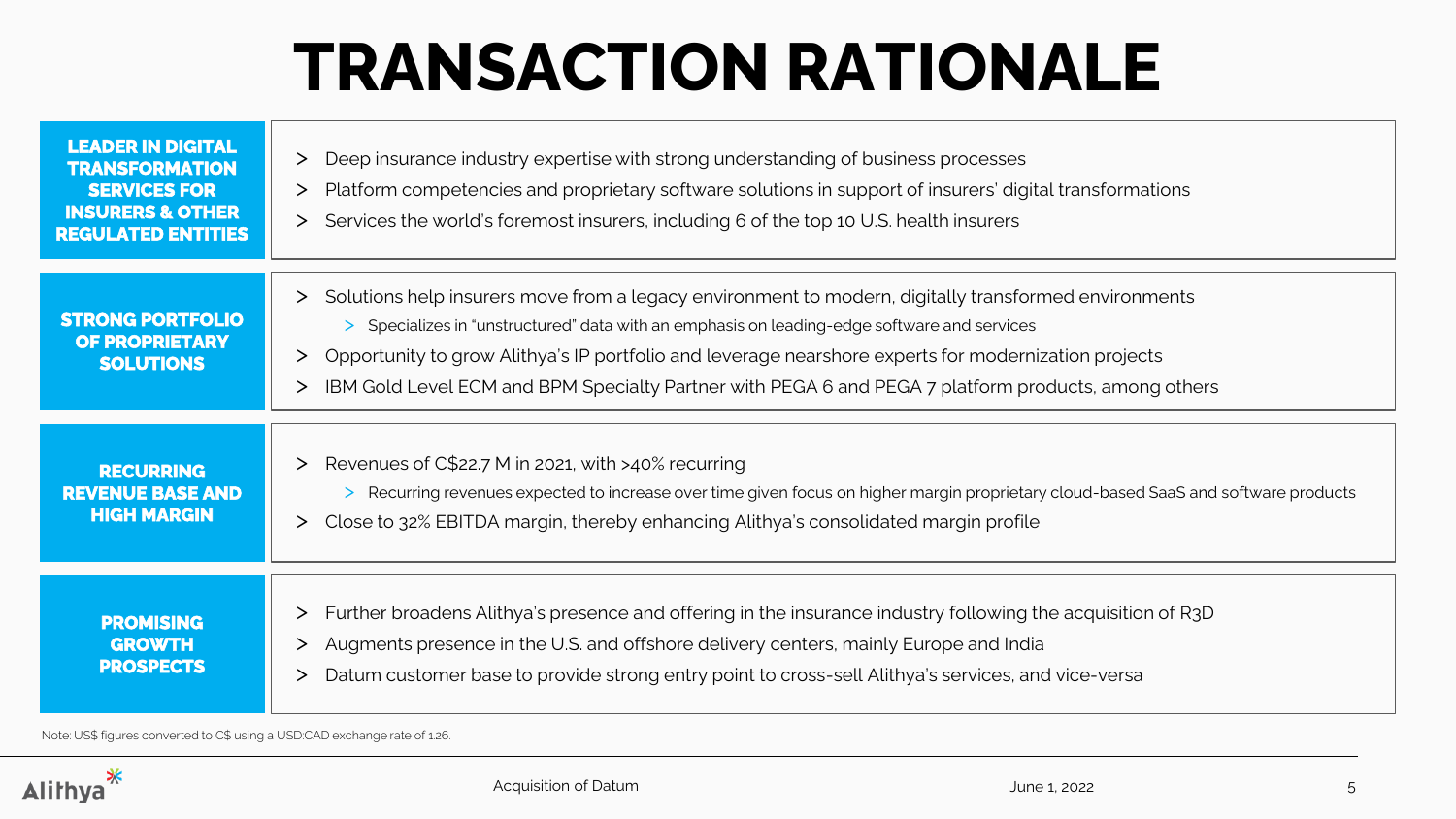**BY COMBINING IBM AND PEGA PLATFORM CAPABILITIES ALONGSIDE ITS PROPRIETARY RAPID PRODUCTS, DATUM ENABLES ITS CLIENTS TO MODERNIZE DATA ACCESS, ORGANIZE CONTENT AND FACILITATE OPERATIONAL IMPROVEMENTS**

# **DATUM'S PRODUCT AND SERVICE OFFERINGS**

| <b>Categories</b>                                                                                                          | <b>Description</b>                                                                                                                                                                                                                                                                                                                                                                     |  |  |
|----------------------------------------------------------------------------------------------------------------------------|----------------------------------------------------------------------------------------------------------------------------------------------------------------------------------------------------------------------------------------------------------------------------------------------------------------------------------------------------------------------------------------|--|--|
| Capture<br><b>RapidCAPTURE</b><br>RapidCOGNITIVE<br>RapidMEDICAL                                                           | Products and services for the intelligent<br>$\geq$<br>ingestion and structuring of data<br>Focused on the product suite of RapidCAPTURE<br>$\geq$<br>which utilizes artificial intelligence and machine<br>learning                                                                                                                                                                   |  |  |
| Content<br>RapidCASEMANAGER<br>RapidRENDER<br>٠<br><b>RapidCONTENT</b><br><b>SERVICES</b><br>RapidCRAWLER<br>RapidCMT<br>٠ | Leveraging digital ready data repositories by<br>$>$ $\overline{\phantom{0}}$<br>using innovative processes and methodologies<br>to increase value<br>Organization and storage of customer data and<br>$\geq$<br>documents<br>Datum's content solutions involve both the<br>$\geq$<br>implementation of IBM's FileNet Content<br>Manager and leveraging its RAPID suite of<br>products |  |  |
| <b>Modernization</b><br>RapidSUITE<br>RapidRPA                                                                             | Migration away from a customer's legacy<br>➢<br>applications and business rules towards a new<br>platform                                                                                                                                                                                                                                                                              |  |  |

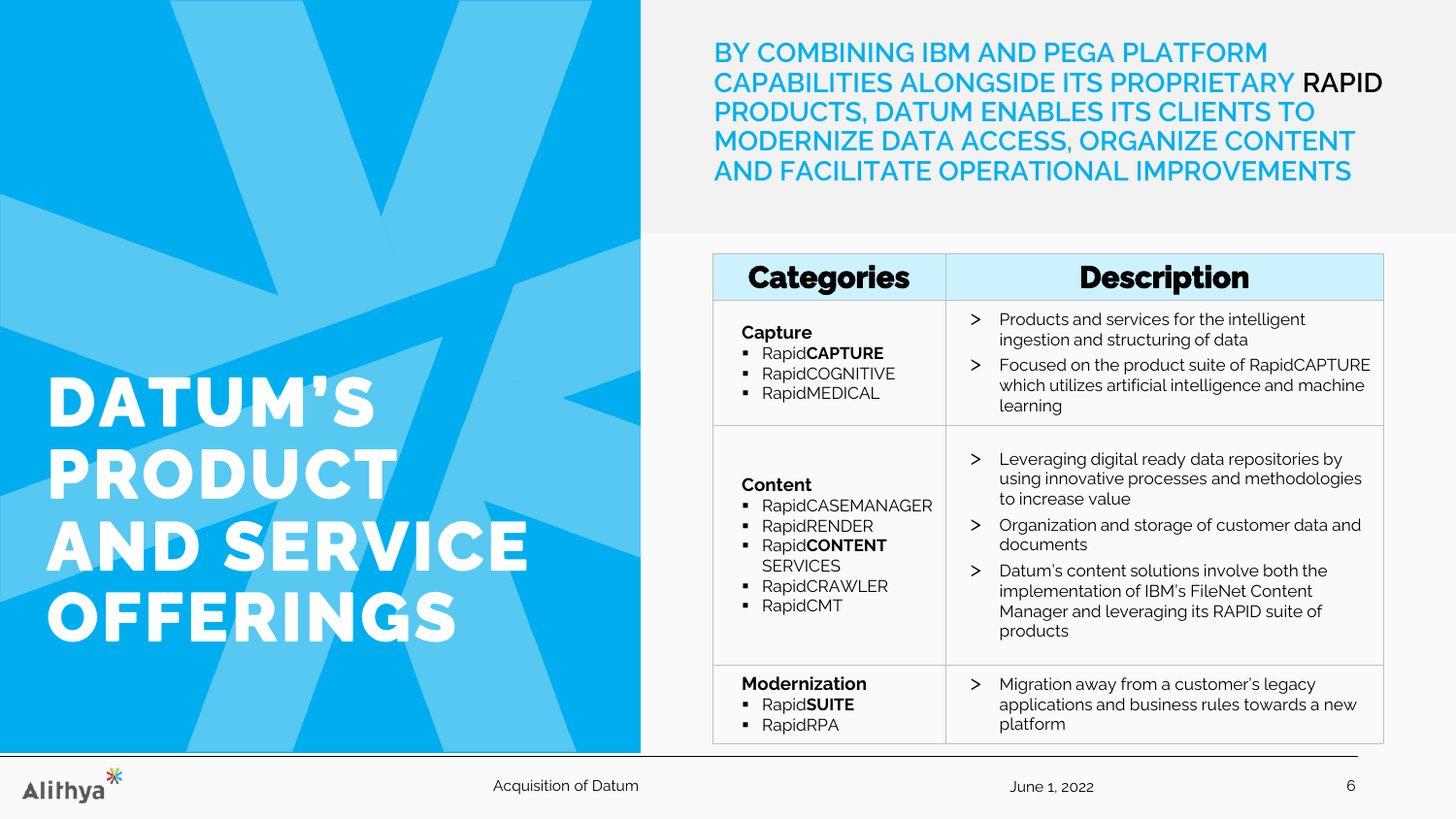## **TRANSACTION SUMMARY**

| <b>PURCHASE PRICE</b>   | Base purchase price of US\$32.5 M (C\$41.1 M) (including estimated IFRS 16 lease liabilities of US\$0.5 M)<br>ゝ<br>> 5.4x EV/2021E (31-Dec-2021) Adjusted EBITDA of US\$6.0 M (C\$7.6 M)<br>Plus up to US\$13.0 M (C\$16.4 M) in potential earn-outs payable annually on the next 3 anniversaries of closing, 75% cash / 25% in shares,<br>subject to the achievement of gross profit increase targets over the next three years                                                         |
|-------------------------|------------------------------------------------------------------------------------------------------------------------------------------------------------------------------------------------------------------------------------------------------------------------------------------------------------------------------------------------------------------------------------------------------------------------------------------------------------------------------------------|
| <b>FINANCING</b>        | Upfront consideration of C\$23.0 M:<br>$\geq$ C\$17.3 M in cash<br>C\$5.1 M in shares<br>> C\$0.6 M of estimated IFRS 16 lease liabilities assumed<br>Deferred consideration of C\$18.1 M, over three years<br>$\geq$ C <sub>13</sub> .0 M in cash<br>> C\$5.1 M in shares, conditional on continued employment of Seller<br>Potential Earn-Out consideration of up to C\$16.4 M<br>ゝ                                                                                                    |
| <b>FINANCIAL IMPACT</b> | Transaction immediately accretive upon closing<br>><br>Pro forma the acquisition Alithya would have generated over C\$470 M in revenue during the TTM period ended Dec. 31, 2021<br>Closing cash consideration expected to be financed via a C\$2.5 M add-on to Investissement Québec's subordinated<br>⋗<br>unsecured loan, and the remainder via Alithya's C\$125 M revolving credit facility<br>Strong pro forma free cash flow profile expected to translate into rapid deleveraging |
| <b>INTEGRATION</b>      | Datum to be operated initially as a new standalone business within Alithya<br>ゝ<br>U.S. to represent ~40% of Alithya's pro forma LTM revenues (as of December 31, 2021)<br>ゝ<br>Strong cross-selling potential across Datum and Alithya's customer base<br>ゝ                                                                                                                                                                                                                             |

(1) This is a non-IFRS financial measure. Please refer to the "Non-IFRS Measures" section in Alithya's MD&A for the relevant reference period for a description of such measure and a reconciliation to the closest IFRS measu Note: All figures are in C\$ millions, unless noted otherwise; US\$ figures converted to C\$ using a USD:CAD exchange rate of 1.26.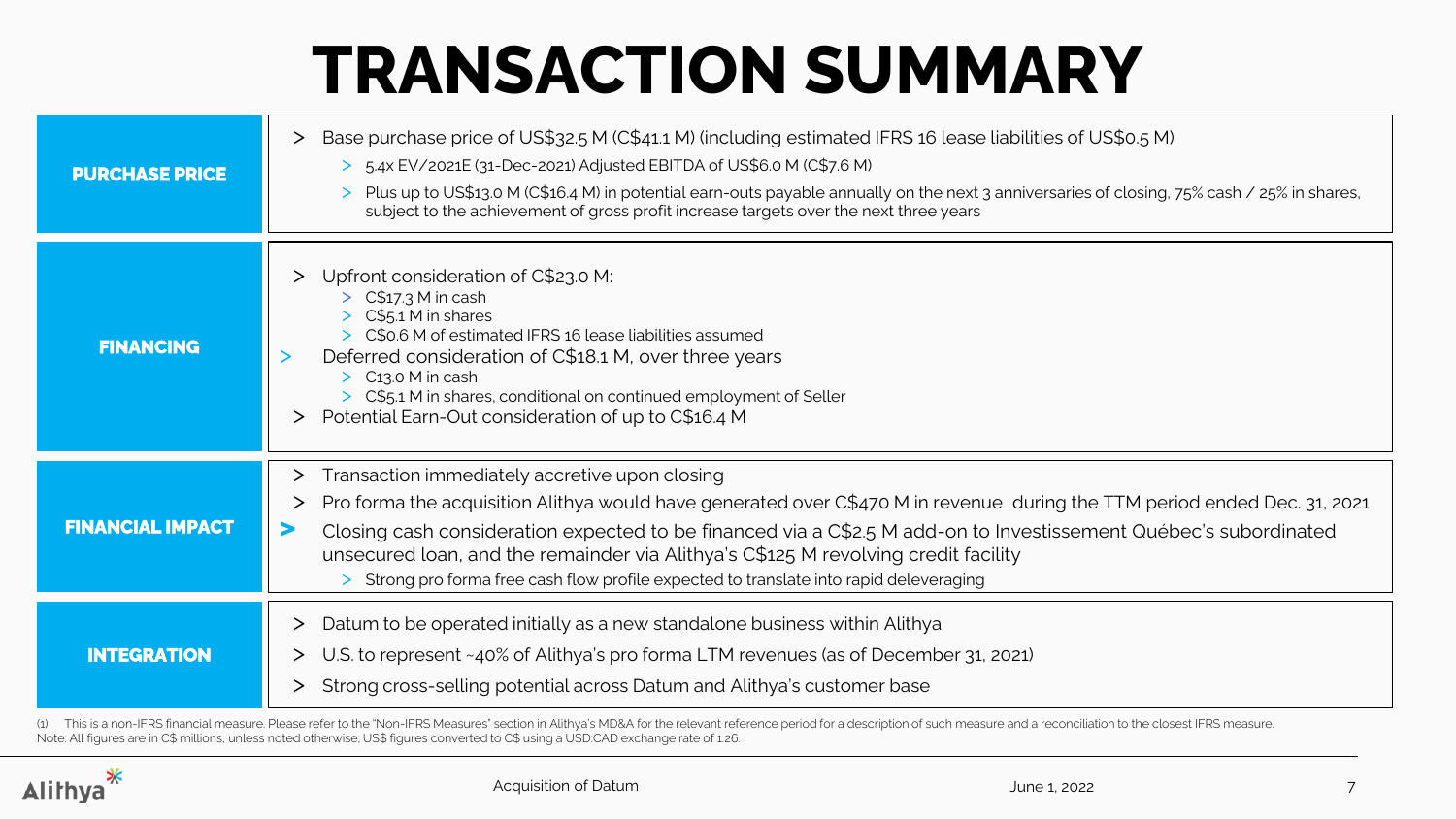### **OUR ACQUISITIONS ARE CATALYSTS FOR ORGANIC GROWTH**

| 2011                                            | 2015                                                                                                                          | 2017                                                       | 2019                                                                                                             | 2021                                                                        |                                                                                                                                                                                                            |
|-------------------------------------------------|-------------------------------------------------------------------------------------------------------------------------------|------------------------------------------------------------|------------------------------------------------------------------------------------------------------------------|-----------------------------------------------------------------------------|------------------------------------------------------------------------------------------------------------------------------------------------------------------------------------------------------------|
| MANAGEMENT BUY-OUT                              | <b>TELUS' PROFESSIONAL</b><br><b>SERVICES</b><br>TELECOM & PUBLIC SECTOR<br><b>OSI</b><br>IT & RECRUITMENT<br><b>CAPACITY</b> | <b>SWI</b><br>RENEWABLE ENERGY.<br>FINANCE, BI & ANALYTICS | <b>MATRICIS</b><br>IOT. IA. AIOT<br><b>TRAVERCENT</b><br>ORACLE CLOUD &<br><b>HEALTHCARE</b>                     | R <sub>3</sub> D<br>IT MANAGEMENT<br>SERVICES & DIGITAL<br><b>SOLUTIONS</b> |                                                                                                                                                                                                            |
| CREATION PHASE<br>1992<br>ORIGIN OF THE COMPANY | DIVERSIFICATION PHASE<br>2012<br>NEW ALITHA BRAND                                                                             | 2016<br><b>PRO2P</b>                                       | CONSOLIDATION & ACCELERATION PHASE<br>2018<br><b>GOING PUBLIC</b>                                                | 2020<br><b>ASKIDA</b>                                                       | 2022<br><b>VITALYST</b>                                                                                                                                                                                    |
|                                                 | <b>SINAPSE</b><br>STRATEGIC CONSULTING,<br>AND PUBLIC SECTOR<br><b>EXPERIENCE</b>                                             | ORACLE ERP EXPERTISE                                       | <b>TELUS' MANAGED WEB</b><br><b>SERVICES</b><br><b>EDGEWATER TECHNOLOGY</b><br>MICROSOFT CLOUD &<br>ORACLE CLOUD | QA, SOFTWARE<br>DEVELOPMENT AND<br><b>MODERNIZATION</b>                     | MICROSOFT ADAPTIVE<br>LEARNING™ PLATFORM<br><b>TRAFIC3W</b><br>PUBLIC SECTOR AND<br>SOFTWARE DEVELOPMENT<br><b>DATUM</b><br>INSURANCE-FOCUSED<br><b>DIGITAL TRANSFORMATION</b><br><b>SERVICES PROVIDER</b> |